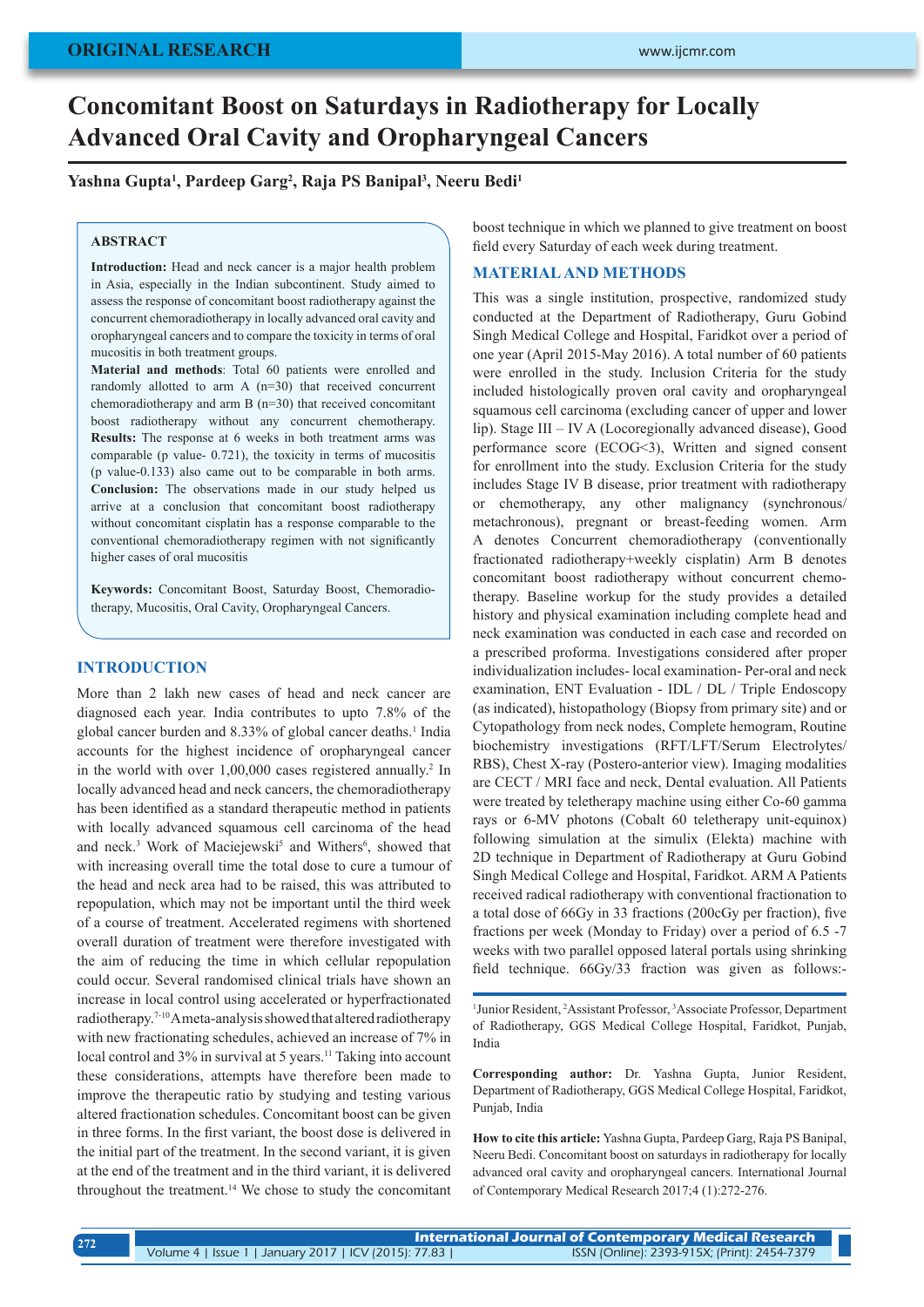40Gy/20fr/4week to to the primary and draining lymph nodes (phase I) 20Gy/10fr/2weeks fractions to reduced field with spinal cord spared (phase II) 6Gy /3fr/3days boost (Additionally reduced portals with a margin of 2 cm around the original gross tumour.) (Phase III) ARM B Patients received radical radiotherapy as follows:-40Gy/20fr/4 weeks to the primary and draining lymph nodes (phase) +16Gy/8fr/8days to the reduced field with spinal cord spared (phase II). This totals to a dose of 56Gy/28fr/5.5weeks (200cGy per fraction) from Monday to Friday on cobalt teletherapy machine. 12Gy/ 5fr (240cGy per fraction) was given to the boost field, concomitantly on every Saturday of each week for 5 consecutive weeks on linear accelerator machine (Elekta synergy). Markings for boost field were made along with the phase 1 field. Radiation doses given in both the protocols were biologically equivalent as calculated by TDF table. In Chemotherapy ARM A- Patients received concurrent chemotherapy with cisplatin  $(35 \text{ mg/m}^2)$  weekly. Chemotherapy was administered in the cancer day care ward on outpatient basis at Guru Gobind Singh Medical College and Hospital. ARM B Patients did not receive any chemotherapy. Monitoring for response and toxicity involves tumour response which was evaluated after completion of treatment by clinical examination and imaging investigations (CT/MRI head and neck region). The best tumour response at 6 weeks from completion of treatment was recorded and used for the assessment using RECIST criteria (Response evaluation criteria in solid tumours). Patients were monitored for mucosal reactions atleast weekly during radiotherapy. The severity of which was scored using the RTOG (Radiation Therapy Oncology Group) toxicity criteria. The first clinical follow up was scheduled at 6 weeks and thereafter every two month for rest of the year.

## **STATISTICAL ANALYSIS**

SPSS version 21 was used for the statistical analysis. Chi square test was used for comparison of variables. Descriptive statistics was used to interpret the inferential data.

## **RESULTS**

The baseline clinical characteristics of the patients included in the study have been summarised in [Table 1] to demonstrate comparability between the two treatment group. In our study most of the patients were able to complete the planned treatment on time. Out of the analyzable patients there were 7 patients (23%) and 9 patients (30%) in Arm A and Arm B respectively with prolongation of treatment which came out to be stastically insignificant (p value=0.260). As shown in [Figure 1]. As we compared oral mucositis as shown in [Figure 2], we observed that Grade II mucositis was seen in 12 patients (40%) in Arm A and 10 patients (33.3%) in Arm B. Grade III toxicity was slightly more in Arm B patients as compared to patients in Arm A. 5 patients (16.7%) and 10 patients (33.3%) in Arm A and Arm B respectively developed grade III mucositis. No patient in Arm A developed grade IV mucositis whereas 3 patients (10%) in Arm B developed grade IV mucositis. There was no significant difference in both treatment arms (p value=0.133). There was complete response in 18 patients (60%) in Arm A and 14 patients (46.7%) in Arm B. 8 patients (26.7%) and 10 patients (33.3%) in Arm A and Arm B respectively showed partial response. 4 patients (13.3%) in each arm had stable disease [Figure 3]. The disease progression was not seen in any patient in both arms, there was no statistical significance found in the response at 6 weeks in both the treatment groups (p value=0.721).

## **DISCUSSION**

Concomitant boost radiotherapy was taken in the study keeping in mind the radiobiological aspects of accelerated fractionated radiotherapy.16 Concomitant boost radiotherapy has shown a better response than conventionally fractionated radiotherapy in various studies done till date.12,13,17-19 Most successful treatment schedules attempt to administer the highest possible doses during the shortest possible time without doing much damage to the normal tissues and vital organs at risk. Out of 60 patients enrolled, 58 patients successfully completed the treatment (30/30 in arm A and 28/30 in arm B). One patient defaulted and one patient expired during treatment, both of which were enrolled in arm B. So these patients could not complete the treatment and hence were not evaluated for response. In our study all the patients were examined on weekly basis and acute toxicity in terms of oral mucositis were noted and graded on the basis of RTOG toxicity criteria. Oral mucositis developed in almost all patients during the treatment. Grade II toxicity was seen in 12 patients (40%) in arm A and 10 patients (33.3%) in arm B. GradeIII toxicity was more in arm B patients as compared to patients in arm A. 5 patients (16.7%) and 10 patients (33.3%) in arm A and arm B respectively developed grade III oral mucositis. No patient in arm A developed grade 4 oral mucositis whereas 3 patients (10%) in Arm B developed grade 4 oral mucositis. There was no significant difference in oral mucositis in both treatment arms (p value=0.133). These results were similar to the study by Rishi A, Ghoshal S et al in which 50 patients (46%) out of 110 patients developed grade II oral mucositis in concomitant boost arm as compared to 64 patients (62%) in chemoradiotherapy arm whereas 60 patients (55%) and 48 (38%) patients in concomitant boost arm and chemoradiotherapy arm developed grade III oral mucositis, and no patient in any arm showed grade IV oral mucositis.15 In our study, during first week of treatment no patient developed oral mucositis. In second week one patient in arm B developed grade II-IV oral mucositis. By third week 13 patients (43.3%) in arm A and 14 patients (46.7%) in arm B developed grade II-IV oral mucositis. And by fourth and fifth week each 43.3% patients in arm A and 73.3% patients in arm B developed grade II-IV oral mucositis. The grade III toxicity led to no treatment interruptions and was manageable on outpatient basis but grade IV toxicity that was seen in Arm b patients led to treatment interruptions and required hospital admission. The RT was restarted only after reduction in oral mucositis by atleast one grade. The hospitalized patients were managed by i/v fluids and supportive therapy and were advised to maintain proper oral hygiene and to do saline/benzydamine gargles 6 to 8 times a day. Majority of patients in our study completed the planned treatment on time. Prolonged treatment time, for the purpose of this study was defined as completing treatment with a delay of more than 5 days. Patients who were able to complete their treatment within the stipulated time plus a 5 day allowance for logistical problems and public holidays were considered to have completed on time. There were 7 patients (23%) and 9 patients (30%) in Arm A and Arm B respectively with prolongation of treatment which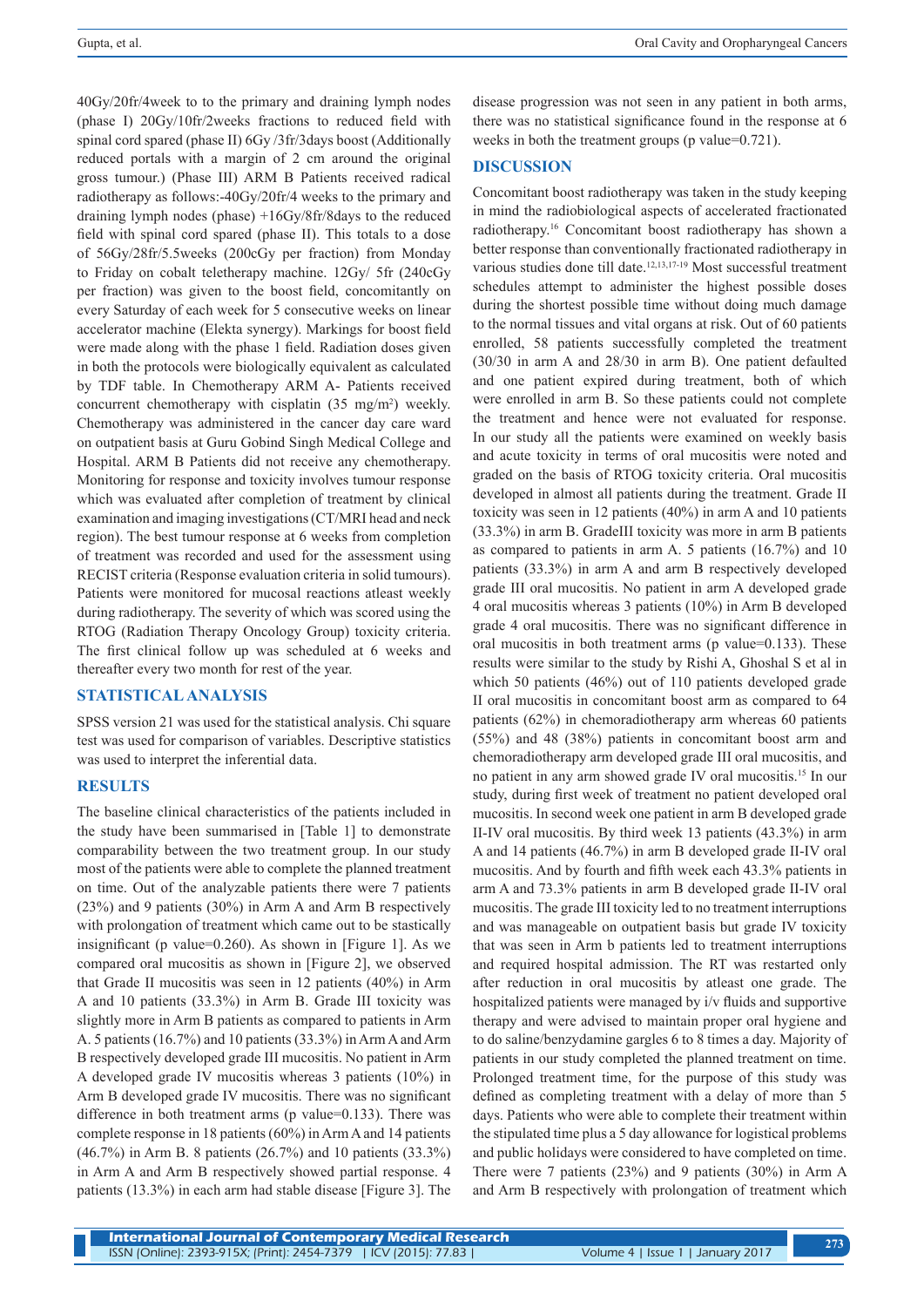| <b>Baseline Characteristics</b>              | Arm a (conventional                 |                 | <b>Arm B</b> (concomitant Boost)% |                 | P value | Significance           |
|----------------------------------------------|-------------------------------------|-----------------|-----------------------------------|-----------------|---------|------------------------|
|                                              | Chemoradiation)% out of 30 patients |                 | out of 30 patients                |                 |         |                        |
| Age:                                         |                                     |                 |                                   |                 | 0.714   | $\overline{\text{Ns}}$ |
| $31 - 40$                                    | 13.3                                |                 | 13.3                              |                 |         |                        |
| $41 - 50$                                    | 23.3                                |                 | 26.7                              |                 |         |                        |
| 51-60                                        | 26.7                                |                 | 26.7                              |                 |         |                        |
| 61-70                                        | 30                                  |                 | 33.3                              |                 |         |                        |
| 71-80                                        | $\theta$                            |                 | $\overline{0}$                    |                 |         |                        |
| 81-90                                        | 6.7                                 |                 | $\theta$                          |                 |         |                        |
| Mean age±SD                                  | 57.033±12.397                       |                 | 54.633±11.48                      |                 |         |                        |
| Range                                        | 35-85                               |                 | $32 - 66$                         |                 |         |                        |
| Gender                                       |                                     |                 |                                   |                 | 0.739   | $_{\mathrm{Ns}}$       |
| Male                                         | 80                                  |                 | 83.3                              |                 |         |                        |
| Female                                       | 20                                  |                 | 16.7                              |                 |         |                        |
| Residence                                    |                                     |                 |                                   |                 | 0.080   | $\overline{\text{Ns}}$ |
| Rural                                        | 83.3                                |                 | 63.3                              |                 |         |                        |
| Urban                                        | 16.7                                |                 | 36.7                              |                 |         |                        |
| Site                                         |                                     |                 |                                   |                 | 0.791   | $_{\mathrm{Ns}}$       |
| Oral cavity                                  | 60.0                                |                 | 63.3                              |                 |         |                        |
| Oropharynx                                   | 40.0                                |                 | 36.7                              |                 |         |                        |
| Subsite                                      |                                     |                 |                                   |                 | 0.844   | $_{\mathrm{Ns}}$       |
| Tongue                                       | 16.7                                |                 | 20                                |                 |         |                        |
| Buccal mucosa                                | 20                                  |                 | 26.7                              |                 |         |                        |
| Alveolar ridge                               | 6.7                                 |                 | 10                                |                 |         |                        |
| Floor of mouth                               | $\mathbf{0}$                        |                 | $\mathbf{0}$                      |                 |         |                        |
| Retromolartrigone                            | 10                                  |                 | 3.3                               |                 |         |                        |
| Tonsil                                       | $10\,$                              |                 | 13.3                              |                 |         |                        |
| Base of tongue                               | 20                                  |                 | 16.7                              |                 |         |                        |
| Vallecula                                    | $\boldsymbol{0}$                    |                 | 3.3                               |                 |         |                        |
| Hard palate                                  | 6.7                                 |                 | 13.3                              |                 |         |                        |
| Soft palate                                  | $\boldsymbol{0}$                    |                 | $\boldsymbol{0}$                  |                 |         |                        |
| Posterior wall of Oropharynx                 | $10\,$                              |                 | 3.3                               |                 |         |                        |
| <b>Addictions</b>                            | Yes                                 | $\overline{No}$ | Yes                               | $\overline{No}$ |         |                        |
| Alcohol                                      | 36.7                                | 63.3            | 60                                | 40              | 0.791   | Ns                     |
| Smoking                                      | 66.7                                | 33.3            | 56.6                              | 43.3            | 0.426   | Ns                     |
| Tobacco                                      | 33.3                                | 66.7            | 26.7                              | 73.3            | 0.573   | $_{\mathrm{Ns}}$       |
| Opium                                        | 3.3                                 | 96.7            | 10                                | 90              | 0.301   | Ns                     |
| <b>Stage</b>                                 |                                     |                 |                                   |                 | 0.284   | $\overline{\text{NS}}$ |
| $\rm III$                                    | 30                                  |                 | 43.3                              |                 |         |                        |
| <b>IVA</b>                                   | 70                                  |                 | 56.7                              |                 |         |                        |
| Table 1. Deceling characteristics of nations |                                     |                 |                                   |                 |         |                        |

**Table-1:** Baseline characteristics of patients



**Figure-1:** Representation of patients with prolonged treatment time in both treatment arms.

came out to be statistically insignificant (p value=0.260). The response to treatment, in our study, was assessed at 6 weeks after therapy according to RECIST criteria. Radiological (CT) findings were employed for response assessment. Out of 30 patients in Arm B one patient defaulted after 4rth week and one



**Figure-2:** Comparision of oral mucositis in both treatment arms.

patient expired. The response assessment of these two patients could not be done. For rest 58 patients (30 in Arm A and 28 in Arm B) the response was evaluated. There was complete response in 18 patients (60%) in arm A and 14 patients (46.7%) in arm B. 8 patients (26.7%) and 10 patients (33.3%) in arm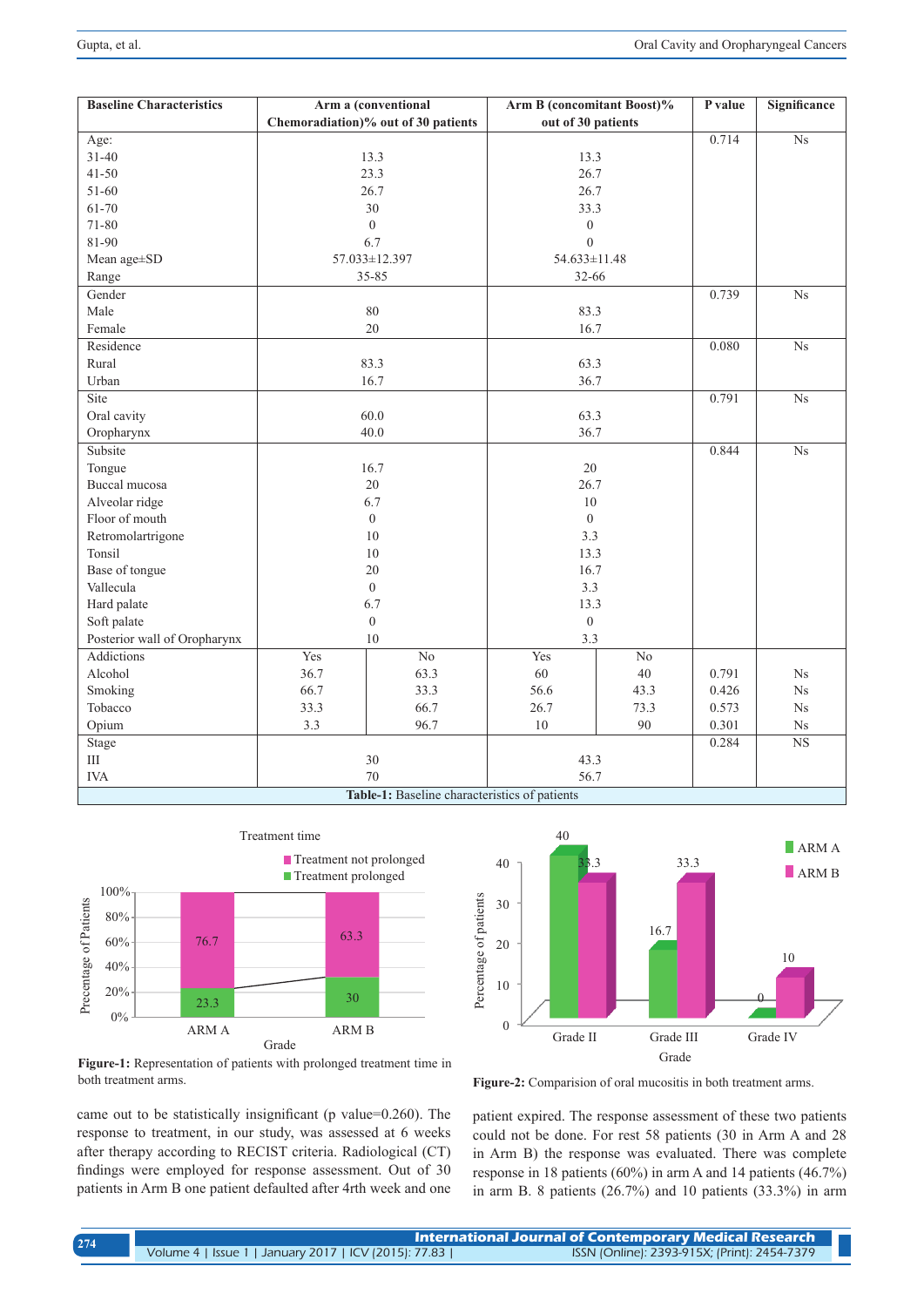

**Figure-3:** Representation of response at 6 weeks in both treatment arms.

A and arm B respectively showed partial response. 4 patients (13.3%) in each arm had stable disease. The disease progression was not seen in any patient in both arms. The complete response for locoregional disease in both treatment arms was comparable (p value=0.721). Similar results were seen in the study by Rishi A, Ghoshal S et al where 74% patients in concomitant boost arm showed complete response as compared to 68% patients in chemoradiotherapy arm and the difference was statistically insignificant.15 In a study by K Shrivastava, M Shrivastava et  $al<sup>14</sup>$ , out of 40 patients, 30 patients (75%) in concomitant boost arm and 24 patients (60%) in conventional chemoradiotherapy arm had complete response and the rest of the patients had partial response except for one patient in chemoradiotherapy arm who showed no response. In patients with residual tumour, disease recurrence, or progression of disease, salvage surgery or palliative treatment was offered depending on the performance status of the individual patient, symptoms and previous treatment, after multidisciplinary tumour board meeting.

The follow-up of the present study was relatively short and prevents us from commenting on the long term disease free survival, overall survival, and a more comprehensive evaluation of the late toxicities too. Another limitation of our study was the relatively smaller sample size and consequently, subgroup analyses could not be materialised.

## **CONCLUSION**

The observations made in our study helped us arrive at a conclusion that concomitant boost radiotherapy without concomitant cisplatin has a response comparable to the conventional chemoradiotherapy regimen with not significantly higher cases of oral mucositis. But the need of the hour is that studies with larger sample sizes and longer follow-up should be instituted for further validation of the feasibility of concomitant boost radiotherapy and to get significant results so that we are able to consider concomitant boost radiotherapy as a routine practice in treatment of locoregionally advanced oral cavity and oropharyngeal carcinomas in future.

## **Abbreviations**

RT-Radiotherapy, CT-Computed tomography, Fr-fraction, IDL- Indirect Laryngoscopy, DL-Direct Laryngoscopy, RTOG-Radiation Therapy Oncology Group, RECIST-Response evaluation criteria In Solid Tumors.

#### **REFERENCES**

- 1. Saranath D,khanna A. Current status of cancer burden;global and Indian scenario. Biomed Res J. 2014;1:1-5.
- 2. M.I. Saunders et al. Head and Neck Cancer: Altered Fractionation Schedules. The Oncologist. 1999;4:11-16.
- 3. Krstevska V. Radiotherapy and chemotherapy in locally advanced head and neck squamous cell carcinoma. J BUON. 2009;14:361-73.
- 4. Fu KK. Biological basis for the interaction of chemotherapeutic agents and radiation therapy. Cancer. 55: 2123.1985.
- 5. Maciejewski B, Preuss-Bayer G, Trott KR. The influence of the number of fractions and overall treatment time on local control and late complication rate in squamous cell carcinoma of the larynx. Int J Radiat Oncol Biol Phys. 1983;9:321-328.
- 6. Withers, H.R., Taylor, J.M., Maciejewski, B. The hazard of accelerated tumor clonogen repopulation during radiotherapy. Acta Oncol. 1988;27:131–146.
- 7. Pinto, L.H., Canary, P.C., Araujo, C.M., Bacelar, S.C., Souhami, L. Prospective randomized trial comparing hyperfractionated versus conventional radiotherapy in stages III and IV oropharyngeal carcinoma. Int J Radiat Oncol Biol Phys. 1991;21:557–562.
- 8. Horiot, J.C., Le Fur, R., N'Guyen, T. et al, Hyperfractionation versus conventional fractionation in oropharyngeal carcinoma: final analysis of a randomized trial of the EORTC cooperative group of radiotherapy. Radiother Oncol. 1992;25:231–241.
- 9. Fu, K.K., Pajak, T.F., Trotti, A. et al, A radiation therapy oncology group (RTOG) phase III randomized study to compare hyperfractionation and two variants of accelerated fractionation to standard fractionation radiotherapy for head and neck squamous cell carcinomas: first report of RTOG 9003.Int J Radiat Oncol Biol Phys. 2000;48:7–16.
- 10. Overgaard, J., Hansen, H.S., Specht, L. et al, Five compared with six fractions per week of conventional radiotherapy of squamous-cell carcinoma of head and neck: DAHANCA 6 and 7 randomised controlled trial. Lancet. 2003;362:933– 940.
- 11. Bourhis, J.S.N., Overgaard, J., Ang, K.K. et al, Conventional vs modified fractionated radiotherapy. meta-analysis of radiotherapy in head and necksquamous cell carcinoma: a meta-analysis based on individual patient data. Int J Radiat Oncol Biol Phys. 2004;S190–S191.
- 12. Knee R, Fields RS, Peters LJ. Concomitant boost RT for advanced squamous cell carcinoma of head and neck. Radioth Oncol. 1985;4:1-7.
- 13. Ang KK, Peters LJ, Weber RS et al. Concomitant boost radiotherapy schedules in the treatment of carcinoma of oropharynx and nasopharynx. Int Jour of Radiation Oncol, Bio and Phys. 1990;19:1339-1345.
- 14. Srivastava K, Srivastava M. Concomitant boost radiotherapy vs conventional radiotherapy in advanced oral cavity and oropharyngeal cancers. Indian journal of radiology and imaging. 2001;11:127-30.14.
- 15. Rishi A, Ghoshal S, Verma R, Oinam AS,PatilVM, Mohinder R et al. Comparison of concomitant boost radiotherapy against concurrent chemoradiation in locally advanced oropharyngeal cancers: a phase III randomised trial; radiotherapy and oncology. 2013;107:317-24.
- 16. Withers RH. Dose fractionation and regeneration in RT for Ca of the oral cavity and oropharynx. Part 2 - Normal tissue responses acute and late effects. Int Jour of Radiation